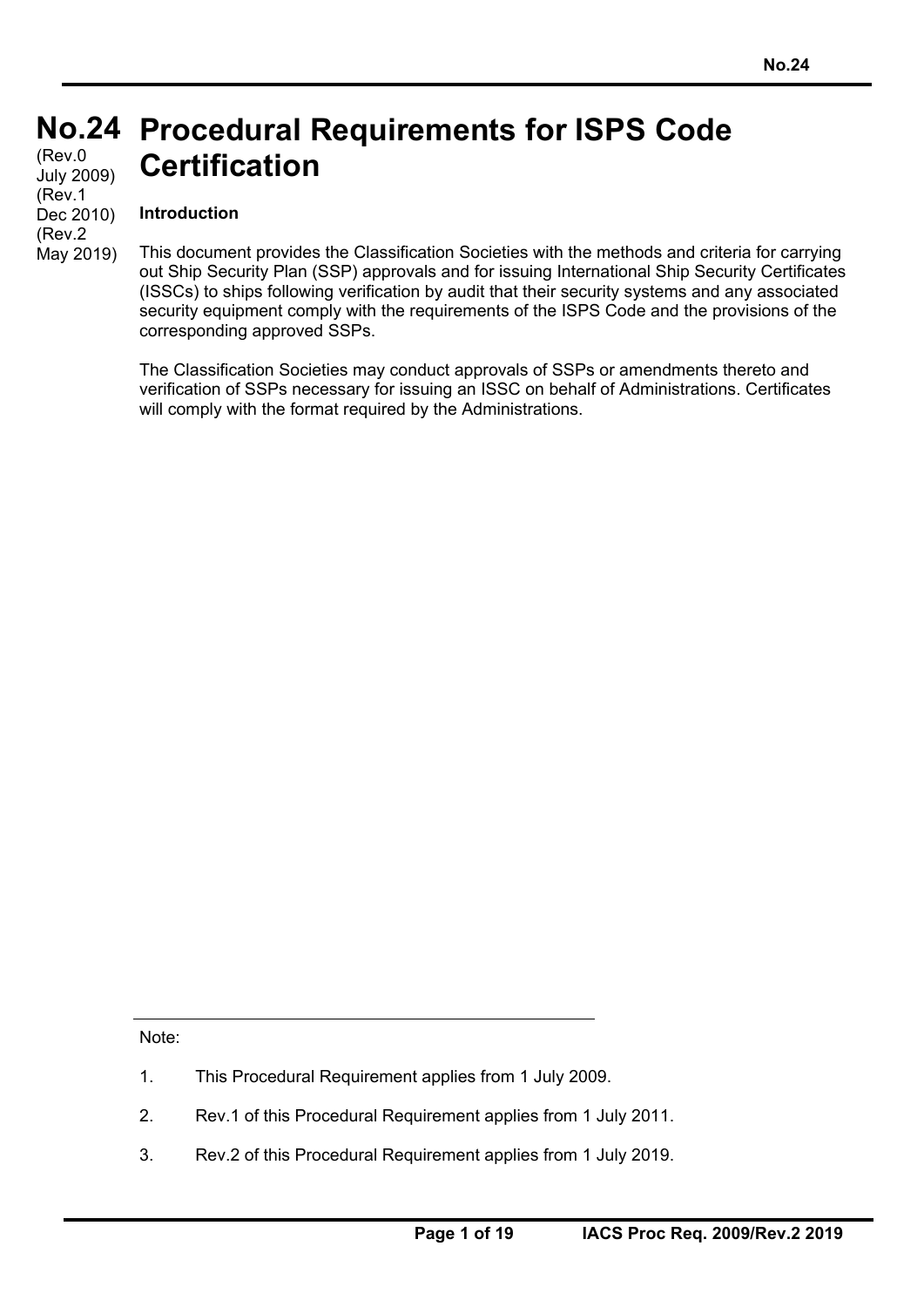#### **No.24 1. Scope and Application**

(cont) 1.1 This document establishes the procedures for:

- (i) review and approval of SSPs;
- (ii) verification of compliance with the requirements of the ISPS Code;
- (iii) issue of Interim, Initial, and Renewal ISSCs;
- (iv) intermediate verification;
- (v) additional verification;
- (vi) withdrawal of certification.

1.2 This IACS Procedural Requirement (PR) is to be applied by Classification Societies when acting as RSOs on behalf of Administrations in the conduct of SSP approvals, audits and the issuance of certificates in accordance with the ISPS Code.

1.3 The scopes of the verifications carried out in accordance with this PR shall be restricted to the Requirements of SOLAS Chapter XI-2 and the ISPS Code Part A taking into account ISPS Code B/8.1 to B/13.8.

1.4 For minimum requirements relating to non-routine ISPS Code certification scenarios, please refer to Annex 1.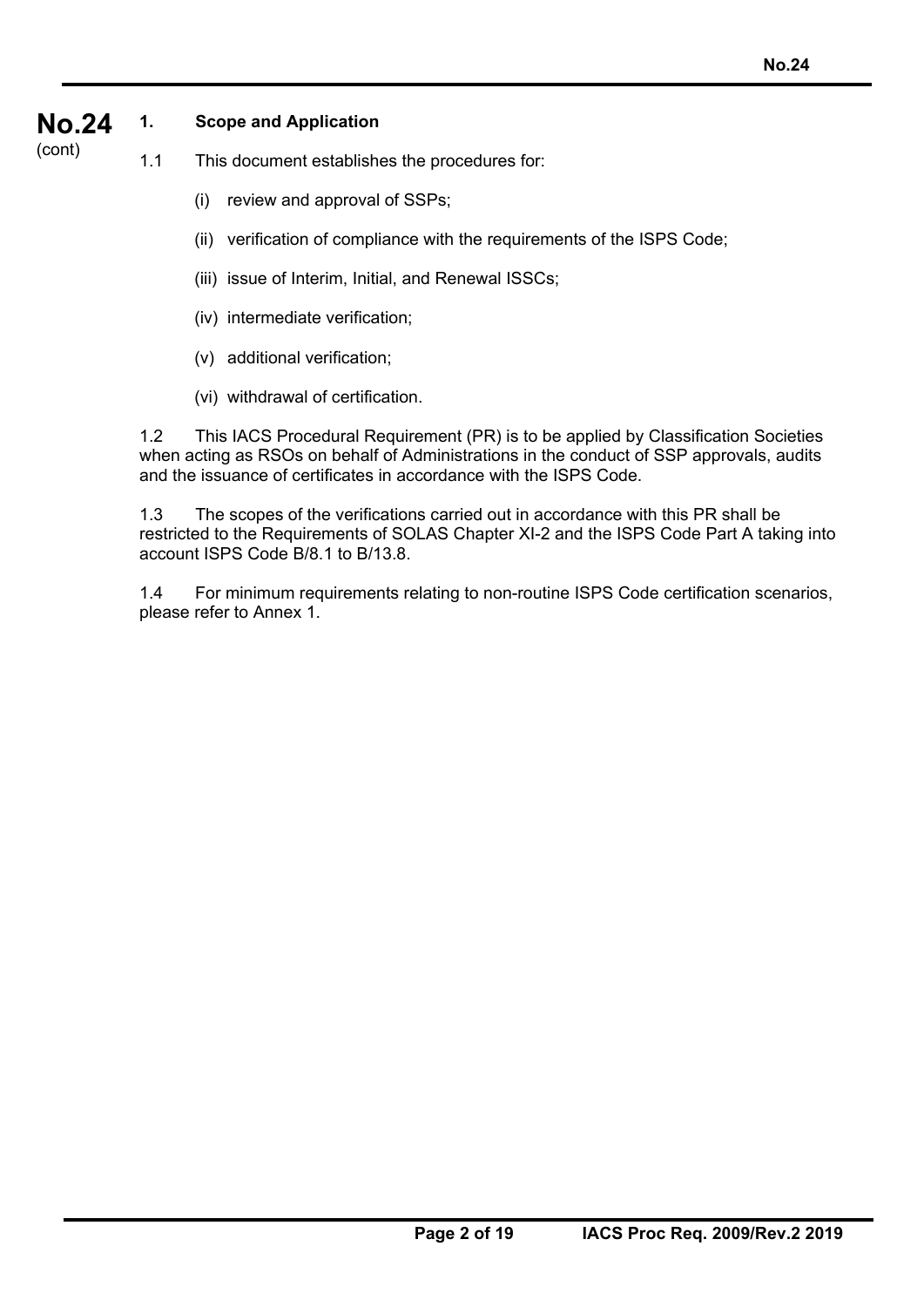#### **No.24 2. Definitions**

(cont)

2.1 "Auditor" means a person trained, qualified and authorized in accordance with IACS Procedural Requirement 10 (PR10) to carry out SSP approval and audits.

2.2 "Convention" means the International Convention for the Safety of Life at Sea (SOLAS), 1974 as amended.

2.3 "ISPS Code" means the International Ship and Port Facility Security Code, (consisting of Part A and Part B), as adopted by the IMO.

2.4 "Ship Security Assessment" (SSA) is an activity carried out to identify possible threats to key shipboard operations and the likelihood of their occurrence and an evaluation of existing security measures and weaknesses in the infrastructure, policies and procedures.

2.5 "Ship Security Plan" (SSP) means a plan developed to ensure the application of measures on board the ship designed to protect persons on board, the cargo, cargo transport units, ship's stores or the ship from the risks of a security incident.

2.6 "Security System" is the system in place on board the ship which implements the procedures, documentation and required records which are examined to verify compliance with the requirements of the ISPS Code.

2.7 "Security Equipment" is equipment used in the implementation of the security measures specified in the SSP.

2.8 "Company Security Officer" (CSO) means the person designated by the company for ensuring that a ship security assessment is carried out; that a ship security plan is developed, submitted for approval and thereafter implemented and maintained, and for liaison with the Port Facility Security Officer (PFSO) and the Ship Security Officer (SSO).

2.9 "Ship Security Officer" (SSO) means the person on board the ship, accountable to the master, designated by the Company as responsible for the security of the ship, including implementation and maintenance of the ship security plan and for the liaison with the CSO and the Port Facility Security Officer (PFSO).

2.10 "Security Incident" means any act or circumstance that theatens the security of a ship, a mobile offshore drilling unit, a high speed craft, a port facility, a ship/port interface or any ship to ship activity.

2.11 "Security Level" means the qualification of the degree of risk that a security incident will be attempted or will occur.

2.12 "Security Level 1" means the level for which minimum appropriate protective security measures shall be maintained at all times.

2.13 "Security Level 2" means the level for which appropriate additional protective security measures shall be maintained for a period of time as a result of heightened risk of a security incident.

2.14 "Security Level 3" means the level for which further specific protective security measures shall be maintained for a period of time when a security incident is probable or imminent, (although it may not be possible to identify the specific target).

2.15 "Regulation" means a regulation of the Convention.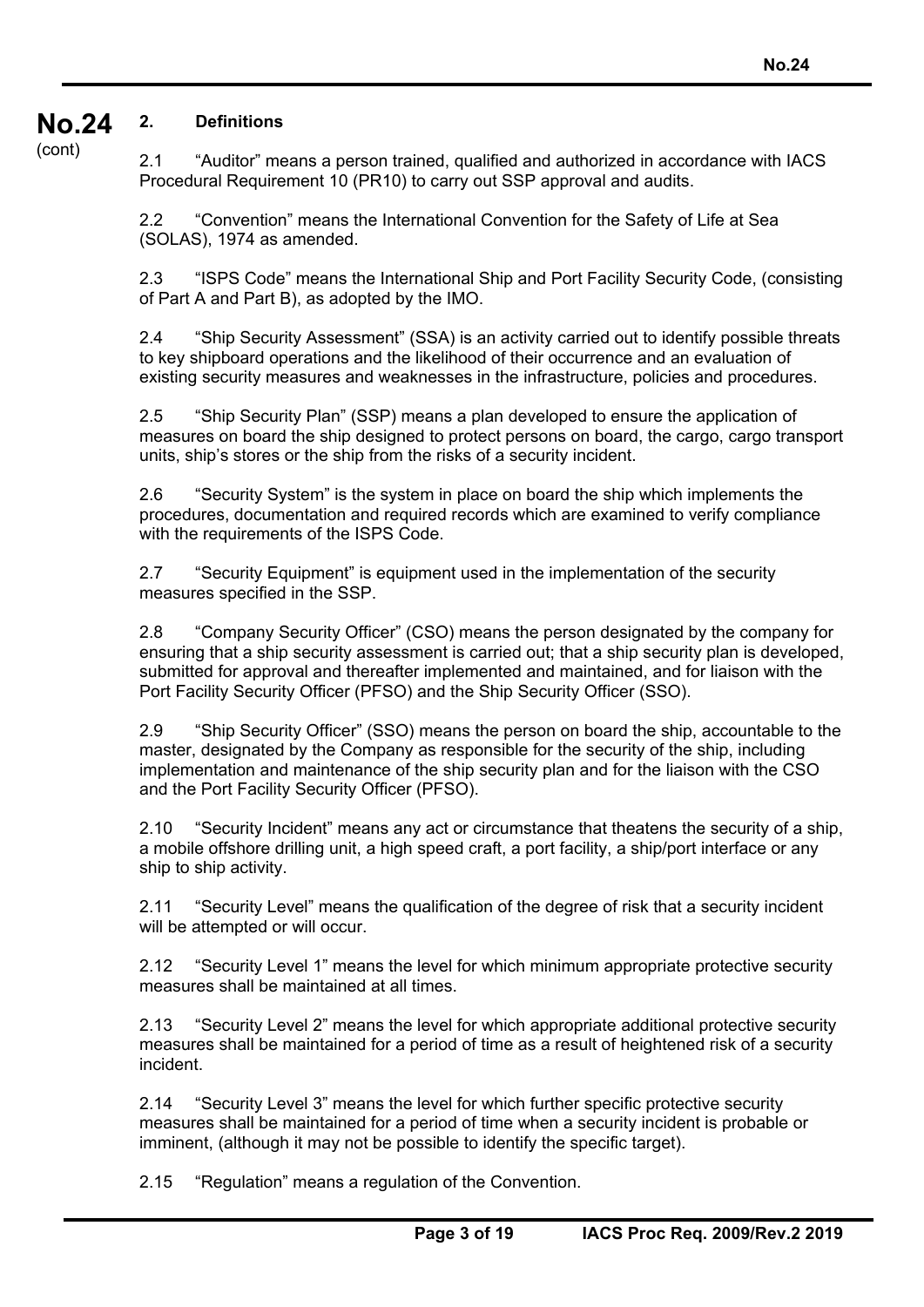# **No.24**

<sup>2</sup> Cont) 2.16 "Ship" when used in this Code, includes self propelled mobile offshore drilling units and high speed craft as defined in SOLAS Chapter XI-2/1.

> 2.17 "Failure" means the non-fulfilment of a specified requirement that does not compromise the ship's ability to operate at security levels 1, 2 and 3. It may also be referred to as a Non-conformity.

2.18 "Major Failure" means the non-fulfilment of a specified requirement that compromises the ship's ability to operate at security levels 1, 2 or 3. It may also be referred to as a Major Non-conformity.

2.19 "Observation" means a statement of fact made during an audit and substantiated by objective evidence. It may also be a statement made by the auditor referring to the SSP which, if not corrected, may lead to a Failure in the future.

2.20 "Verification" is confirmation through the evaluation of objective evidence that specified requirements have been fulfilled. (See also 2.23)

2.21 "Recognised Security Organisation" (RSO) means an organisation authorised by a Contracting Government in accordance with SOLAS Chapter X1-2/1.16. When "Classification Society" is used in this PR, it is always intended as "Classification Society acting as RSO".

2.22 "Ship Security Alert System" (SSAS) means a system installed on board, either interfaced with another radio installation or self-contained (abbreviated to SSAS-SC in this PR), that complies with the functional requirements of SOLAS Chapter XI-2/6.2 to 6.4 and the performance criterion of IMO MSC.147(77).

2.23 "Audit" means a process of systematic and independent verification by obtaining objective evidence to determine whether the ship security related activities comply with the ISPS Code and the planned arrangements of the SSP and whether these arrangements are implemented effectively to achieve the objectives of the ISPS Code.

2.24 Any capitalized terms used in this PR which are not defined above have the meanings given them in the Convention.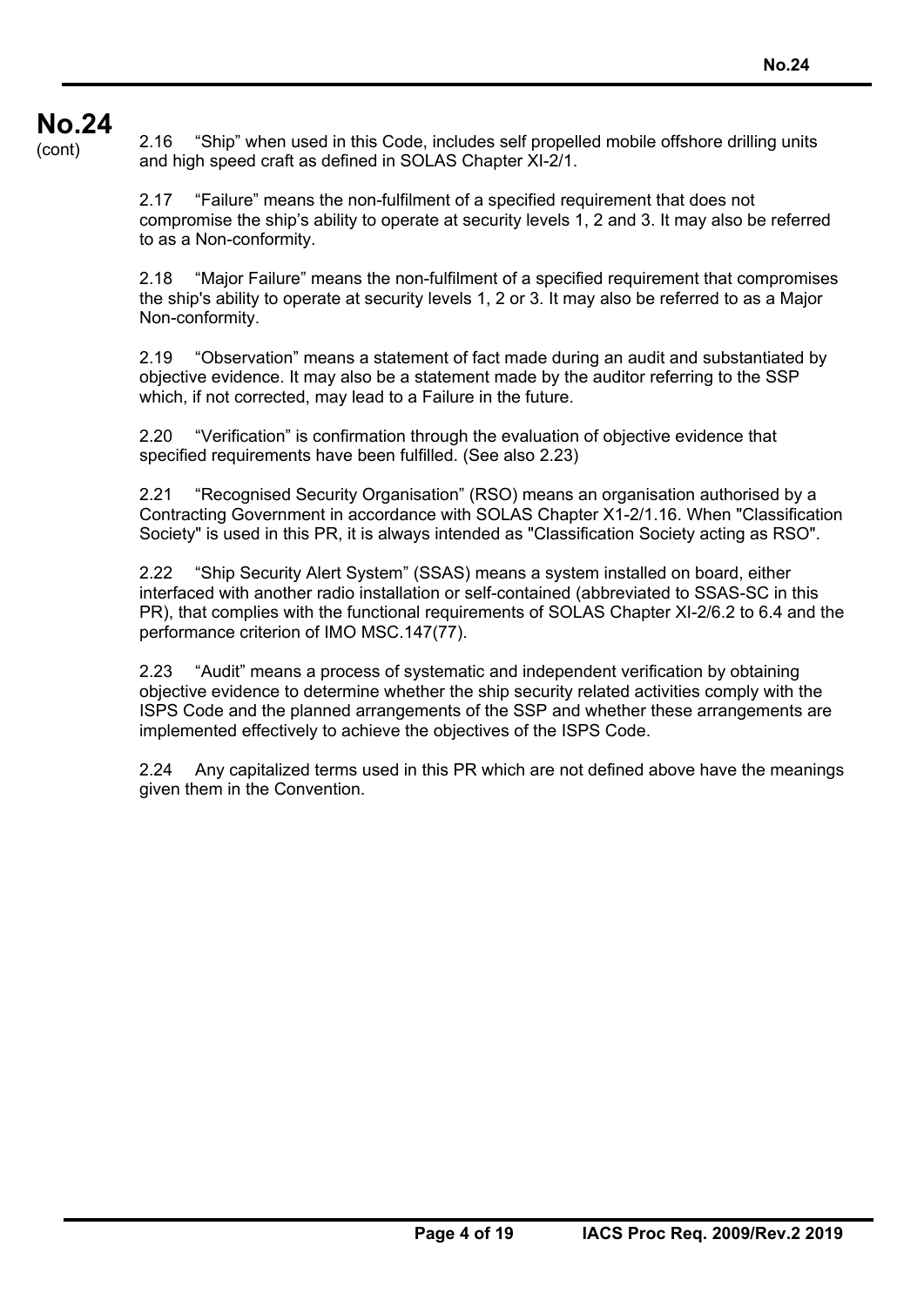#### **No.24 3. Criteria for Verification**

(cont)

3.1 Criteria for verification of compliance with the requirements of the ISPS Code shall be in accordance with the applicable sections of the SOLAS Chapter XI-2 and the ISPS Code Part A.

3.2 A Classification Society performing verification of compliance with the requirements of the ISPS Code shall meet the requirements of MSC/Circ. 1074 Appendix 1, paragraphs 3 to 5.

3.3 If a Classification Society has been involved in either the conduct of the SSA or the development of the SSP or any amendments for a specific ship, that Classification Society shall not, due to potential conflict of interest, approve the SSP or conduct verifications for the certification of the ship.

3.4 A Classification Society that approves a SSP or issues an ISSC shall have implemented a documented system for the:

- a) qualification and continuous updating of the knowledge and competence of auditors who perform such approvals or verifications in compliance with PR10, and
- b) performance of the processes involved in accordance with this PR. This system shall, inter alia, include procedures and instructions for the following:
	- (i) the establishment of contract agreements with Companies in respect of their ships;
	- (ii) the scheduling and performance of SSP approvals and verifications;
	- (iii) the reporting of the results of SSP approvals and verifications;
	- (iv) the issue of interim and full term ISSC certificates.

3.5 Only auditors who are qualified as required by PR10 shall carry out approvals and verifications.

- 3.6 The entire SSP approval and implementation audit process shall verify:
	- (i) that the SSP and any amendments are appropriate to the three security levels defined by the ISPS Code;
	- (ii) that the SSP is complaint with the ISPS Code;
	- (iii) that the SSP is being effectively implemented on board.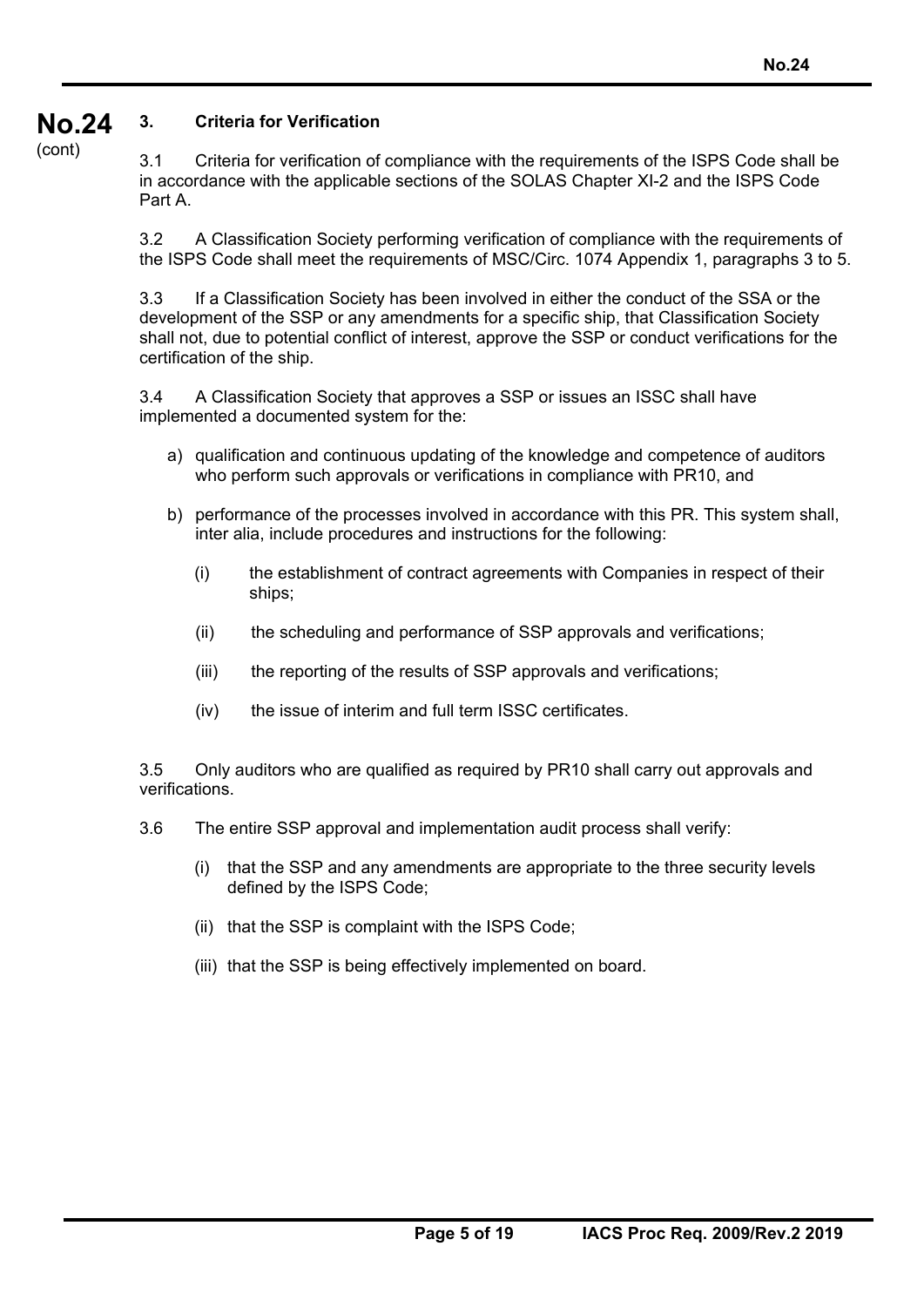#### **No.24 4. Obligations of the Company**

(cont)

4.1 Where the verification of an SSP is to be carried out by a Classification Society that did not carry out the SSP approval, the Company shall provide, if requested by the Classification Society, a copy of the SSA report and the SSP prior to the audit on board.

4.2 The Company shall carry out internal audits and reviews of security activities at least once every twelve (12) months on board each ship.

4.3 The Company and the ship are to maintain records of external security verifications for a minimum period of five (5) years.

4.4 Any amendments made to the security system, the security equipment or the SSP and that are related to the requirements of ISPS Code A/9.4.1 to A/9.4.18, must be submitted to the Classification Society for review and approval.

4.5 At the initial installation of the SSAS, the Company shall arrange for an approved Radio Technician to test and issue a report on the equipment's compliance with the requirements of SOLAS Chapter XI-2/6.2 to 6.4. A SSAS-SC may be tested and reported on by the SSO.

4.6 Following the initial installation of the SSAS, the Company is responsible for:

- (i) testing and maintaining the SSAS to satisfy operational requirements according to the approved SSP; and
- (ii) maintaining on board the SSAS records specified in ISPS Code A/10.1.10.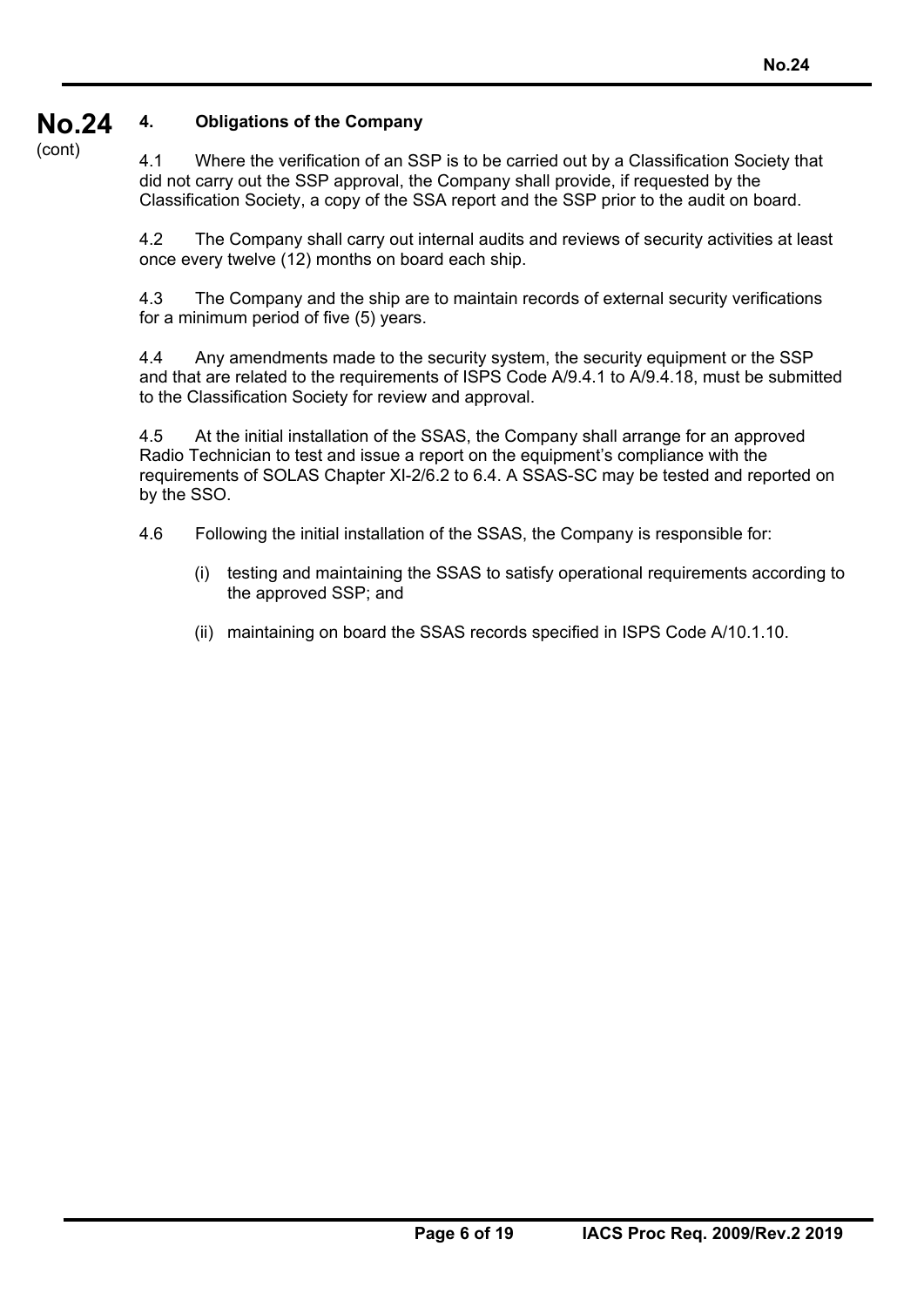#### **No.24 5. Ship Security Plan Approval**

(cont)

5.1 The Company is to prepare and submit to the Classification Society a SSP for each ship. This SSP is to be reviewed and approved on behalf of the Administration.

5.2 Unless otherwise specified by the Administration, all changes to an approved SSP related to the requirements of ISPS Code A/9.4.1 to A/9.4.18 shall be reviewed and approved before implementation by the Classification Society that approved the SSP. The SSP and the amendments are to be accompanied by the SSA from which they were developed.

5.3 The SSP shall be developed in accordance with the requirements of ISPS Code Part A taking into account ISPS Code B/8.1 to B/13.8, and shall be written in the working language, or working languages, of the ship. If the language, or languages, used is not English, French or Spanish, a translation into one of these languages shall be included. The Classification Society undertaking the approval shall consider at least the version of the SSP written in English, French or Spanish.

5.4 When reviewing and approving a SSP, the auditor shall verify that the Company has taken into account relevant security-related guidance and best management practices, including the latest IMO Circulars concerning piracy, hijacking and armed robbery.

5.5 When the Classification Society approves the SSP and any amendments it should retain, as a minimum, a copy of the letter of approval. The evidence of this approval shall be kept on board. Marking of SSPs, following first approval and approval of amendments, shall be handled in accordance with the Classification Societies internal procedures.

5.6 The Classification Society that approves an amendment to an SSP shall determine whether any additional verification is required relating to its implementation.

5.7 During the certification period, no Classification Society shall approve amendments to a SSP approved by another Classification Society or an Administration.

5.7bis If the ISPS certification is transferred in accordance with IACS PR 18 and if the gaining Society is requested to approve any amendments to the SSP by the management company, the gaining Society shall re-approve the entire SSP.

5.8 Evidence should be sought that the Company Security Officer (CSO) has received training in accordance with ISPS Code A/13.1. If evidence is not provided by the Company or if there is objective evidence that the CSO has not received such training, the auditor should inform the Company so that corrective actions can be taken.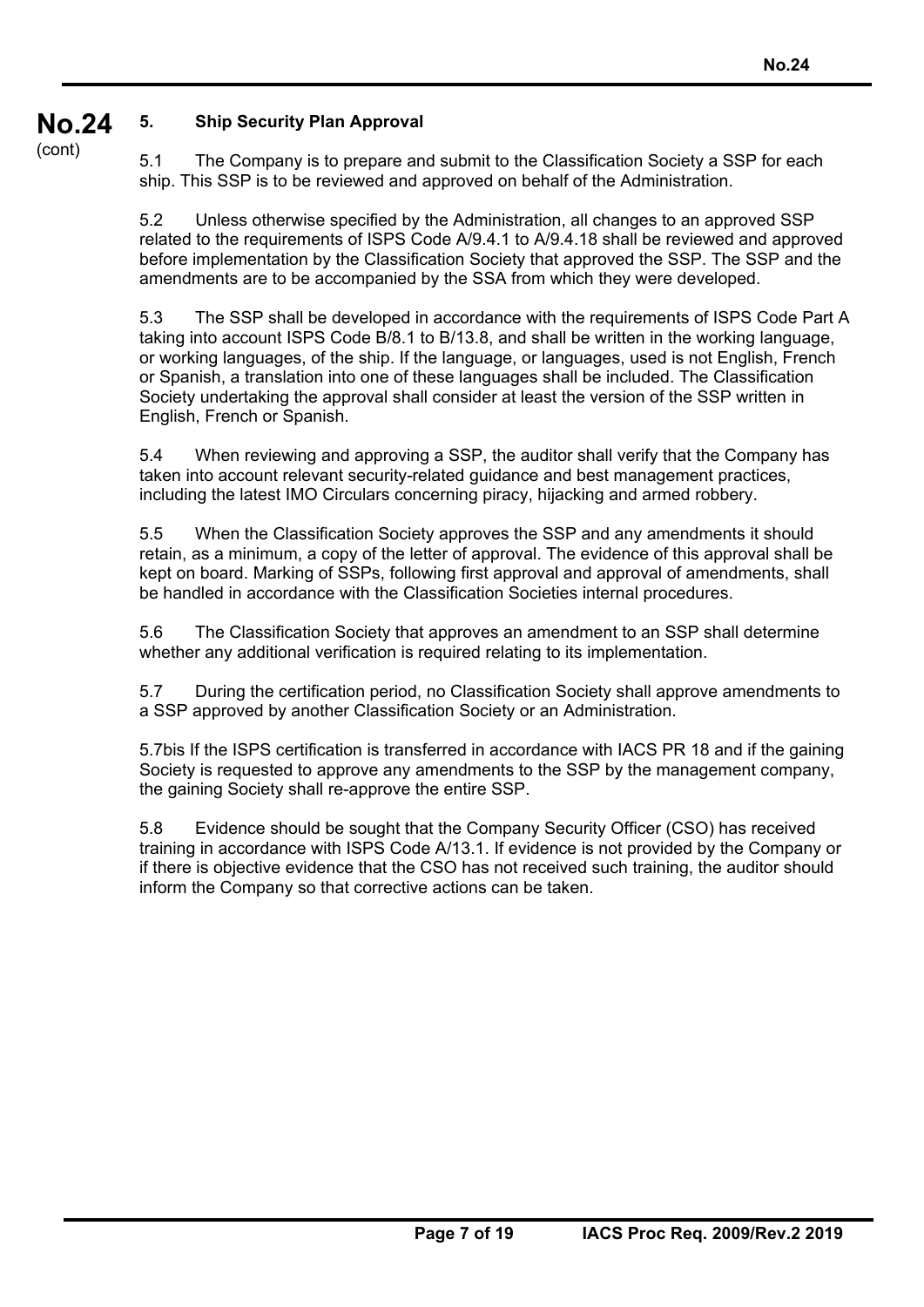#### **No.24 6. Audit of Ships**

(cont)

- 6.1 Audits for the issue or renewal of ISSCs shall consist of the following steps:
	- (i) verification that an approved SSP is on board;
	- (ii) verification through a representative sample that the security system is being implemented effectively;
	- (iii) verification that all security equipment specified in the SSP complies with applicable requirements;
	- (iv) verification that all security equipment specified in the SSP, including the ship security alert system (SSAS), is operational.

6.2 Initial, Intermediate and Renewal audits shall be performed only under normal operating conditions and when the ship is fully manned in accordance with the Safe Manning Certificate.

6.3 The auditor shall verify the effective implementation of the approved SSP and its documented procedures based on objective evidence obtained by interviews, inspections, review of documents and examination of records.

6.4 Following the initial installation of the SSAS, the Classification Society may approve the related provisions in the SSP and verify, by audit and the witnessing of a complete security alert test, the effective implementation of those provisions. Confirmation that the SSAS complies with the requirements of paragraphs 2 to 4 of SOLAS Chapter XI-2 will be found in the Radio Technician's report (or the SSO's report, in the case of a SSAS-SC).

6.5 At each subsequent scheduled audit the auditor shall examine the records of the testing of the SSAS, identify the SSAS activation points and verify the effective implementation of the procedures, instructions and guidance relating to the SSAS as specified in ISPS Code A/9.4.18.

6.6 Intermediate and renewal audits shall include a review of Failures reported following previous audits. The auditor shall select a sample of the reported Failures and verify that the company is investigating, analyzing and resolving them effectively and in a timely manner.

6.7 The auditor has the authority to ask for information from any other Classification Society or, if relevant the Administration, in order to check the accuracy of the information provided by the Company.

6.8 Where the audit of a ship is to be carried out by a Classification Society that did not carry out the SSP approval, the Classification Society may review the SSP either at, or prior to, the audit on board.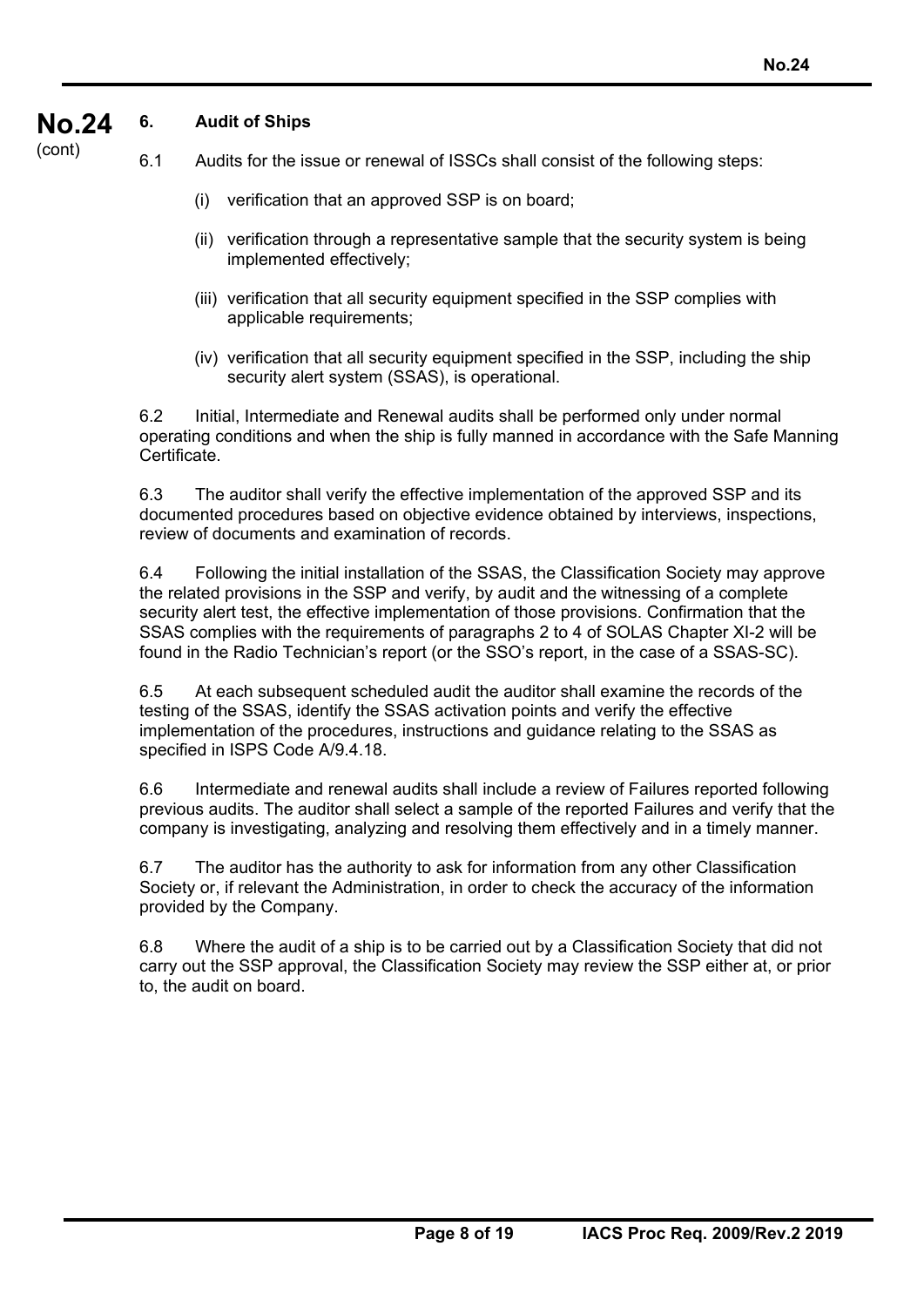#### **No.24 7. Failures and Corrective Action Follow-up**

(cont)

7.1 Audit findings shall be reviewed by the auditor(s) in order to determine whether they should be reported as Major Failures, Failures or Observations.

7.2 At the end of the Audit, the auditor(s) shall hold a meeting with the senior management of the ship and those responsible for the functions concerned. The purpose is to present Major Failures, Failures and Observations to the ship's management in such a manner that they are clearly understood.

7.3 Failures shall be raised against the corresponding requirement of the ISPS Code, the relevant sections or paragraphs of the SSP and any specific flag State requirements.

7.4 An ISSC is not to be issued or renewed if a Major Failure exists. Immediate action is required to restore compliance. The auditor shall verify the implementation of these measures before the ship sails and a schedule for the implementation of actions to prevent recurrence shall be agreed between the Company and the auditor. At least one additional audit shall be carried out within the period agreed for the verification of implementation of the actions to prevent recurrence.

7.5 An ISSC shall not be issued or renewed until compliance has been restored for all identified Failures. In addition a schedule for the implementation of action to prevent recurrence may be agreed between the Company and the auditor. Additional audits may be carried out as necessary.

7.6 An ISSC shall not to be endorsed if a Major Failure exists. Immediate action is required to restore compliance, thereby permitting the Major Failure to be down-graded. The auditor shall verify the implementation of these measures before the ship sails and a schedule for the implementation of actions to prevent recurrence shall be agreed between the Company and the auditor. At least one additional audit shall be carried out within the period agreed for the verification of implementation of the actions to prevent recurrence.

7.7 An ISSC may be endorsed following identification of a Failure, provided that compliance has been restored, or a schedule has been agreed between the Company and the auditor for the completion of corrective action to restore compliance and to prevent recurrence. Additional audits may be carried out as necessary.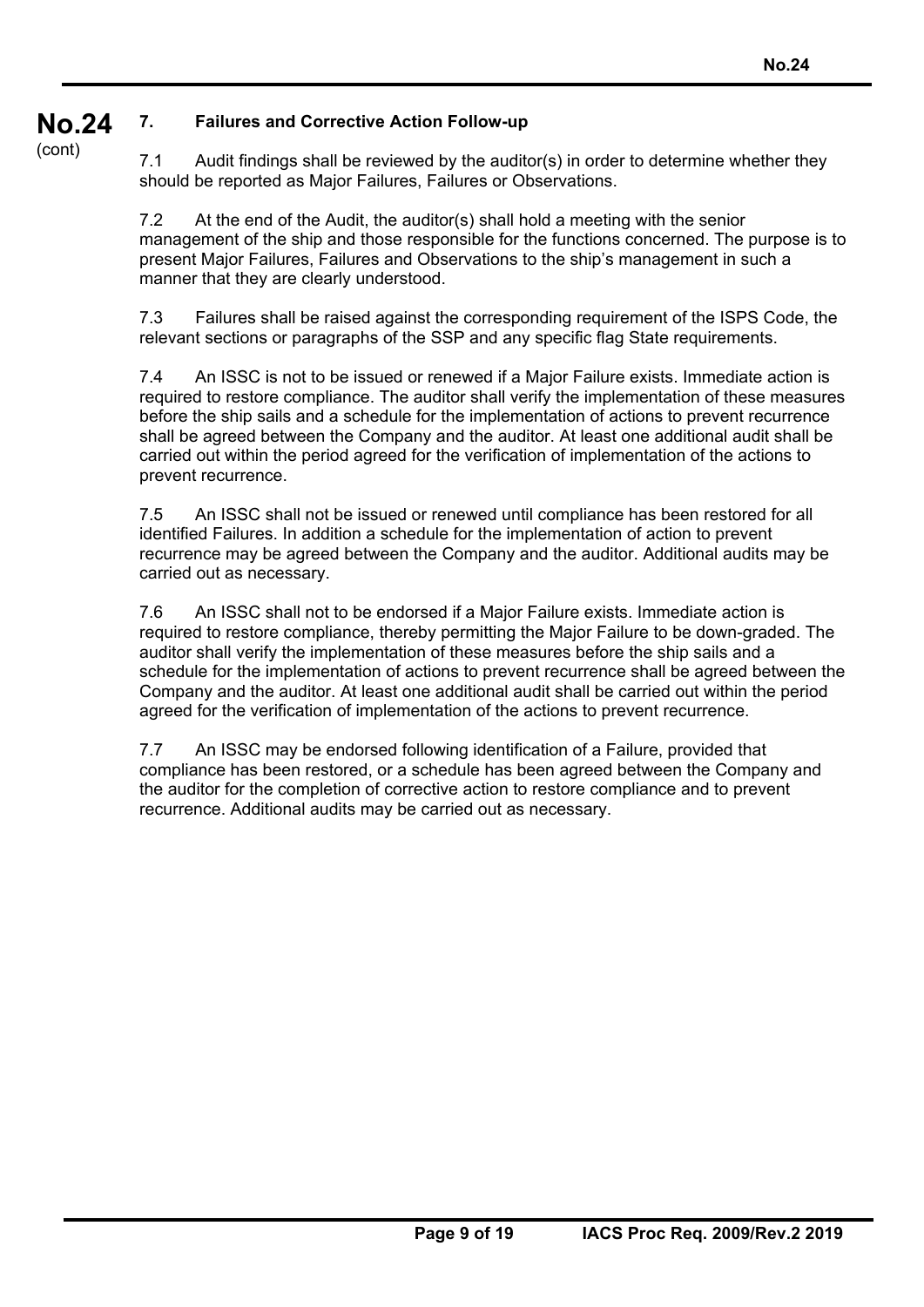#### **No.24 8. Issuance and Endorsement of the International Ship Security Certificate (ISSC)**

(cont)

8.1 The ISSC shall be issued after an Initial or Renewal audit in accordance with 6.1.

8.2 The "type of ship" to be entered on the ISSC shall be selected from those defined in SOLAS Chapter XI-2/1.

8.3 The ISSC shall be endorsed at the Intermediate audit and at any additional audit required by the Administration.

8.4 On completion of the audit, an ISSC with validity not exceeding five (5) years may be issued by the auditor. A certificate of shorter validity may be issued in accordance with Classification Society procedures and flag State requirements. When the renewal audit is completed within three months before the expiry of the existing certificate, the new certificate shall be valid until a date not exceeding five years of the expiry date of the existing certificate.

8.5 If validity of the ISSC is extended in accordance with ISPS Code A/19.3.5, documentary evidence of Administration approval must be sighted by the Classification Society.

8.6 At the request of the Company, the expiry date of ISSC may be aligned with the expiry date on the Safety Management Certificate (SMC) provided that this does not exceed the five (5) year period specified in ISPS Code A/19.3.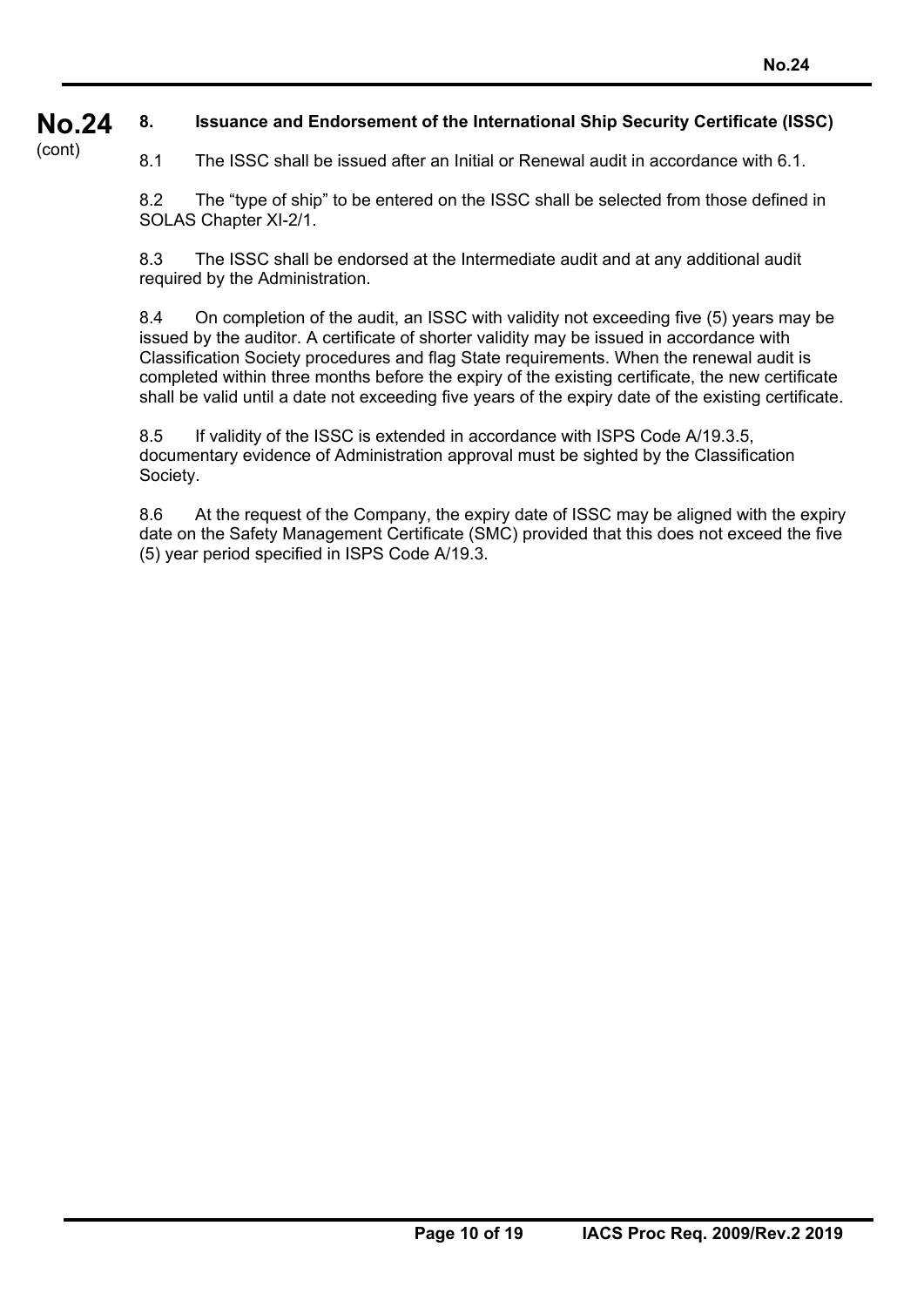#### **No.24 9. Opening and Closing Meetings**

(cont) 9.1 Shipboard verification audits shall start with an opening meeting, the purpose of which is to:

- (i) introduce the auditor to the ships management;
- (ii) explain the scope and purpose of the audit;
- (iii) provide a short summary of the methods and procedures to be used;
- (iv) establish the official communication line between the auditor and the shipboard management;
- (v) confirm that the necessary resources, documentation and facilities are available;
- (vi) confirm the time and date of the closing meeting and any interim meetings.

9.2 On completion of each audit, the auditor shall hold a closing meeting with the shipboard management, as appropriate, to present the findings so that they are fully understood.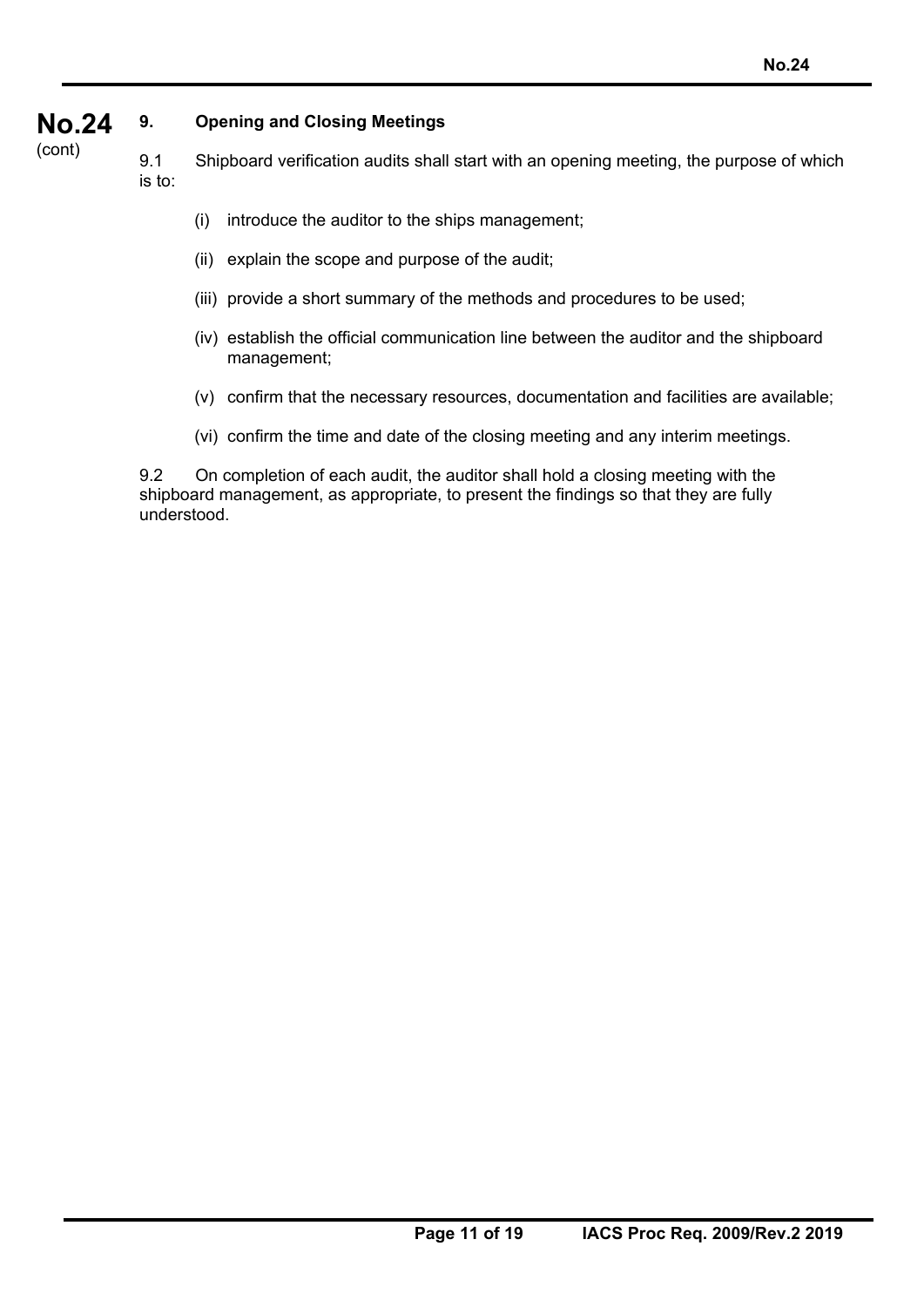#### **No.24 10. Reporting Plan Approvals and Shipboard Audits**

(cont)

10.1 A report is to be produced after every SSP approval and audit.

10.2 In the case of a SSP approval, the Letter of Approval shall include the following wording: "In the development of the Ship Security Plan, in accordance with ISPS Code A/9.4, the provisions of ISPS Code B/8.1 to B/13.8 have been duly taken into account and applied as appropriate for the ship".

10.3 The Letter of Approval shall be given to the company and retained on board the ship, together with a copy of the audit report.

- 10.4 In the case of an audit, the report must include the following:
	- (i) the date and time of completion of the audit;
	- (ii) the status of the implementation of the SSP;
	- (iii) confirmation of the operational status of all security equipment and systems on board;
	- (iv) reports of any Failures found during the audit.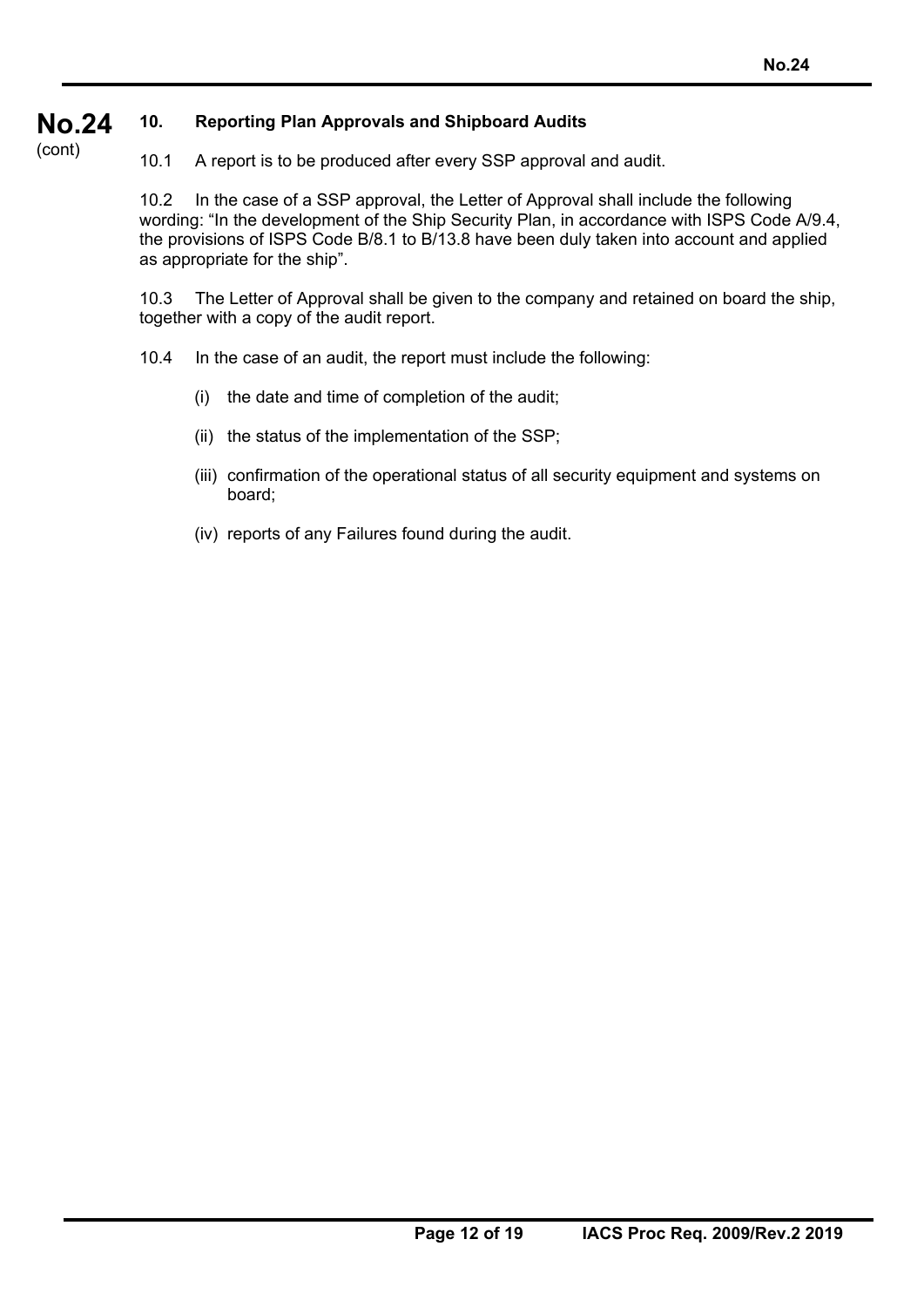#### **No.24 11. Responsibilities Pertaining to Audits**

(cont)

11.1 Responsibilities of the Classification Society.

11.1.1 The Classification Society is responsible for performing the audit and certification process in accordance with this PR and relevant flag State requirements.

- 11.2 Responsibilities of the Auditor.
- 11.2.1 The auditor is responsible for:
	- (i) carrying out the audit effectively and efficiently;
	- (ii) complying with the applicable procedural and regulatory requirements;
	- (iii) noting in the report any obstacles to the effective conduct of the audit;
	- (iv) organizing any special technical assistance required to verify compliance;
	- (v) reporting the audit results clearly, concisely and without undue delay.

11.2.2 Auditors shall treat all the information to which they have access during the course of SSP approvals and shipboard verification audits in the strictest confidence.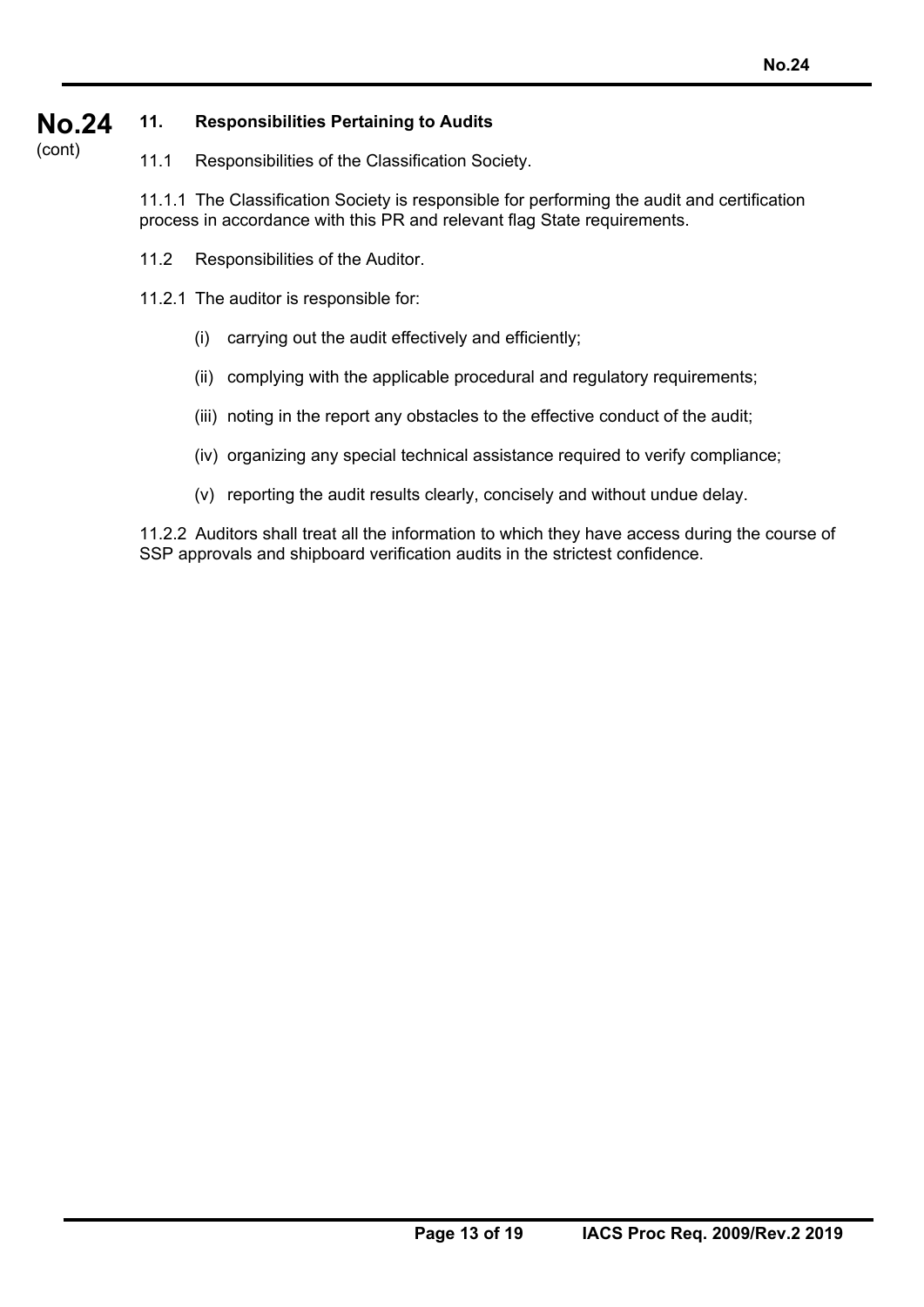### **No.24 12. Withdrawal of Certification**

(cont)

12.1 An interim ISSC shall not be issued to a ship from which a full-term ISSC has been withdrawn.

12.2 When an ISSC has been withdrawn, a new certificate may be issued only after the successful completion of an audit of scope equivalent to an initial audit.

12.3 The new certificate shall have the same expiry date as the certificate that was withdrawn.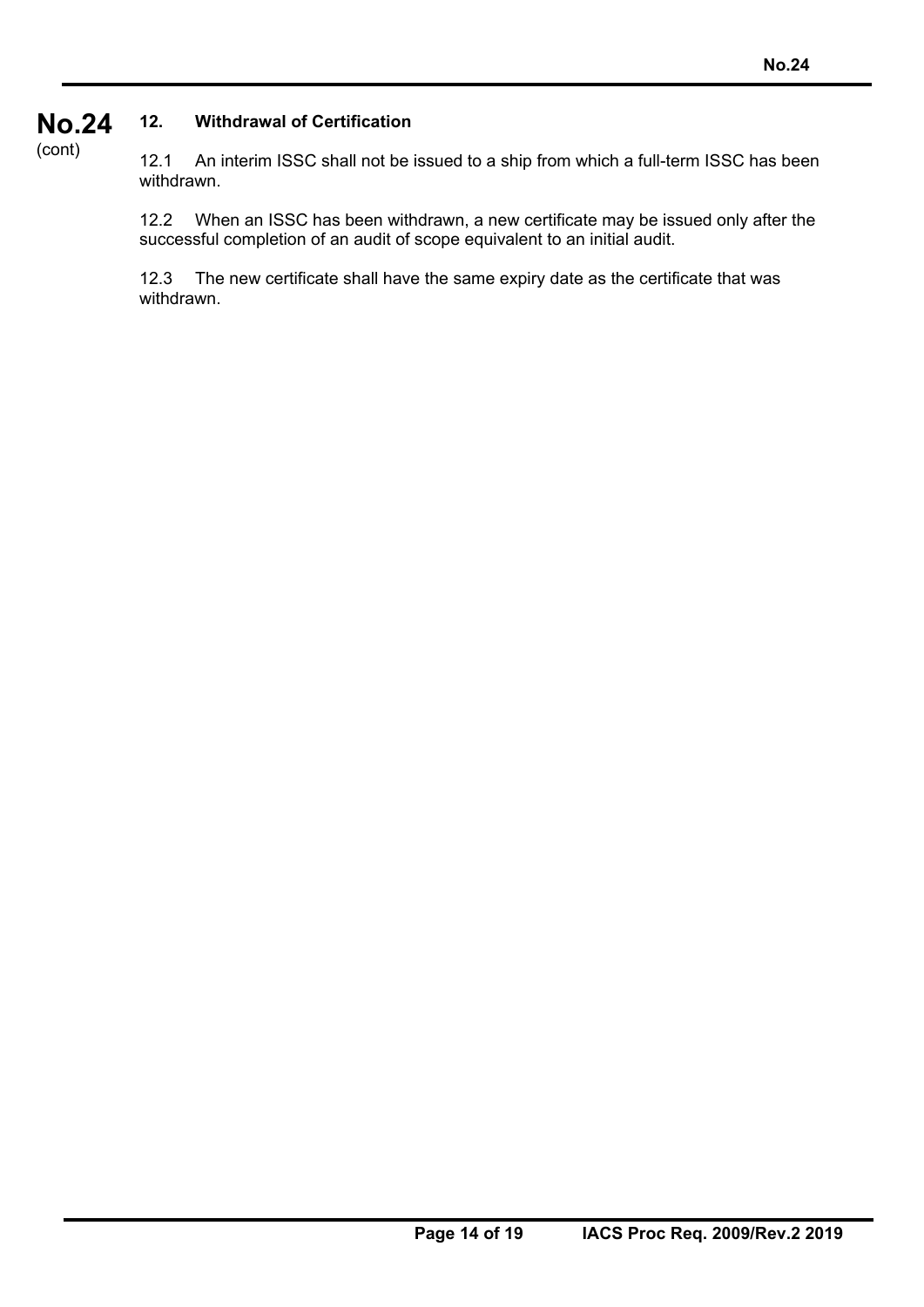#### **No.24 13. Actions Following Port State Control Detentions**

(cont)

13.1 When a ship is detained and deficiencies relating to the ISPS Code are given as reasons for the detention, the Classification Society that issued the ISSC shall carry out an additional audit.

13.2 Any Failures shall be dealt with in accordance with the relevant requirements of paragraph 7 above.

13.3 If the auditor disagrees with the conclusions of the Duly Authorised Officer, the reasons for the disagreement shall be documented in the audit report. The Duly Authorised Officer, the Company and the Administration must be made aware of the auditor's comments in this respect.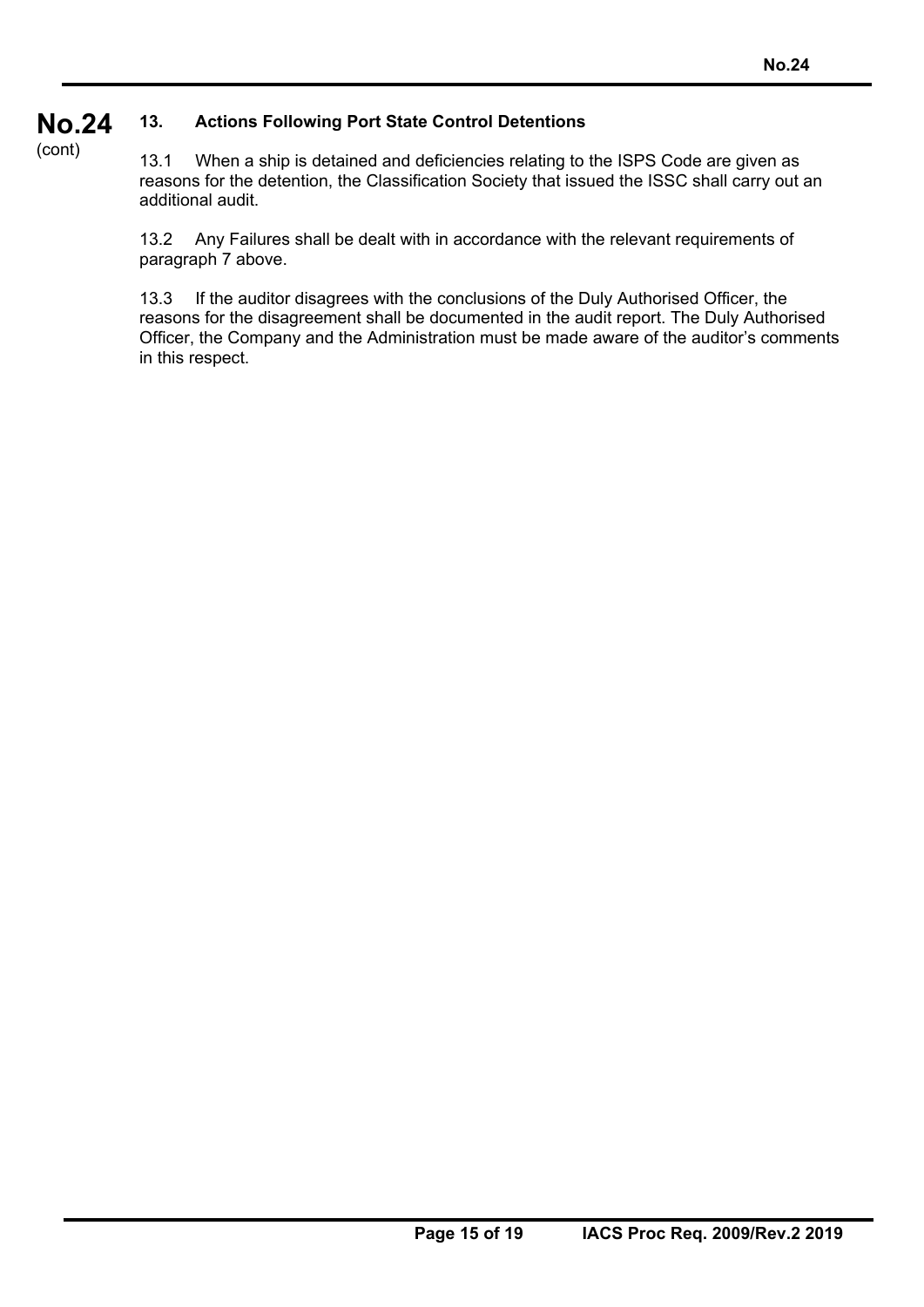### **Annex 1**

### **ISPS CODE CERTIFICATION SCENARIOS – MINIMUM REQUIREMENTS**

|                | <b>Scenario</b>                                                                                 | <b>Condition</b>                                                                            | <b>Action</b><br>required                                     | <b>Ship Security Plan</b>                                                                                                                                                                                                              | <b>Scope of Audit and Certification</b>                                                                                                                                                                                                                                                                                                                                                 |
|----------------|-------------------------------------------------------------------------------------------------|---------------------------------------------------------------------------------------------|---------------------------------------------------------------|----------------------------------------------------------------------------------------------------------------------------------------------------------------------------------------------------------------------------------------|-----------------------------------------------------------------------------------------------------------------------------------------------------------------------------------------------------------------------------------------------------------------------------------------------------------------------------------------------------------------------------------------|
| $\mathbf{1}$   | Change of<br>ship's name                                                                        | Conducted by<br>a surveyor or<br>an auditor                                                 | Verification on<br>board                                      | 1. Verify correct ship's<br>name on the title page,<br>index page and<br>revision page of SSP.<br>2. Amend SSP<br>Approval Letter with<br>the ship's new name.                                                                         | 1. Verify correct ship's name on<br>all Certificates and Documents.<br>2. Verify that SSAS has been<br>reprogrammed with the ship's<br>new name.<br>3. Amend/reissue ISSC with the<br>ship's new name.<br>Note: ISSC must be amended by<br>issuing organization or by special<br>arrangement <sup>1</sup> . Replacement ISSC<br>shall have the same expiry date as<br>the current ISSC. |
| $\mathbf 2$    | Change of<br>flag                                                                               | Conducted by<br>an auditor                                                                  | Interim audit<br>on board                                     | 1. Check that the SSP<br>is on board.<br>2. Check that SSP<br>addresses ISPS Code<br>A/9.4.1 to A/9.4.18.<br>3. Check that a copy<br>of the SSP has been<br>submitted to the<br>Administration or its<br>organization for<br>approval. | 1. Interim verification as required<br>by ISPS Code A/19.4.2.<br>2. Issue Interim ISSC.                                                                                                                                                                                                                                                                                                 |
|                |                                                                                                 | 1. SSP has<br>already been<br>approved for<br>the new flag<br>2. Conducted<br>by an auditor | Additional<br>audit on<br>board                               |                                                                                                                                                                                                                                        | 1. Verify compliance with the<br>requirements of the SSP and<br>reprogramming of SSAS.<br>2. Issue a replacement ISSC with<br>same expiry date as the current<br>ISSC.                                                                                                                                                                                                                  |
| 3              | Change in<br>IMO ship type                                                                      | Conducted by<br>an auditor                                                                  | Interim audit<br>on board                                     | Verify amendments to<br>SSP, if any, have been<br>submitted for approval                                                                                                                                                               | 1. Interim verification as required<br>by ISPS Code A/19.4.2.<br>2. Issue Interim ISSC with new<br>ship type.                                                                                                                                                                                                                                                                           |
| 4              | Takeover of<br>certification<br>from an<br>organization<br>not holding a<br>QSCS<br>certificate | Conducted by<br>an auditor                                                                  | Initial audit on<br>board                                     |                                                                                                                                                                                                                                        | 1. Audit to address all elements of<br>ISPS Code.<br>2. Issue ISSC.                                                                                                                                                                                                                                                                                                                     |
| 5              | Ship out of<br>service<br>between 3<br>and 6 months <sup>2</sup>                                | Conducted by<br>an auditor                                                                  | Additional<br>audit if re-<br>quired by the<br>Administration |                                                                                                                                                                                                                                        | Endorse ISSC as appropriate.                                                                                                                                                                                                                                                                                                                                                            |
| 6              | Ship out of<br>service more<br>than 6<br>months <sup>2</sup>                                    | Conducted by<br>an auditor                                                                  | Interim audit<br>on board                                     |                                                                                                                                                                                                                                        | 1. Interim verification as required<br>by ISPS Code A/19.4.2.<br>2. Issue Interim ISSC.                                                                                                                                                                                                                                                                                                 |
| $\overline{7}$ | Intermediate<br>audits<br>requested<br>after the end<br>of the audit<br>time window             | Conducted by<br>an auditor                                                                  | Intermediate<br>audit on board                                |                                                                                                                                                                                                                                        | 1. If reinstated, ISSC to be endor-<br>sed with a statement (e.g. Validity<br>reinstated with scope as initial). If<br>re-issued, ISSC to have same<br>expiry date as previous certificate.<br>2. Issue PR17 report if ISM audit<br>is not held at the same time.                                                                                                                       |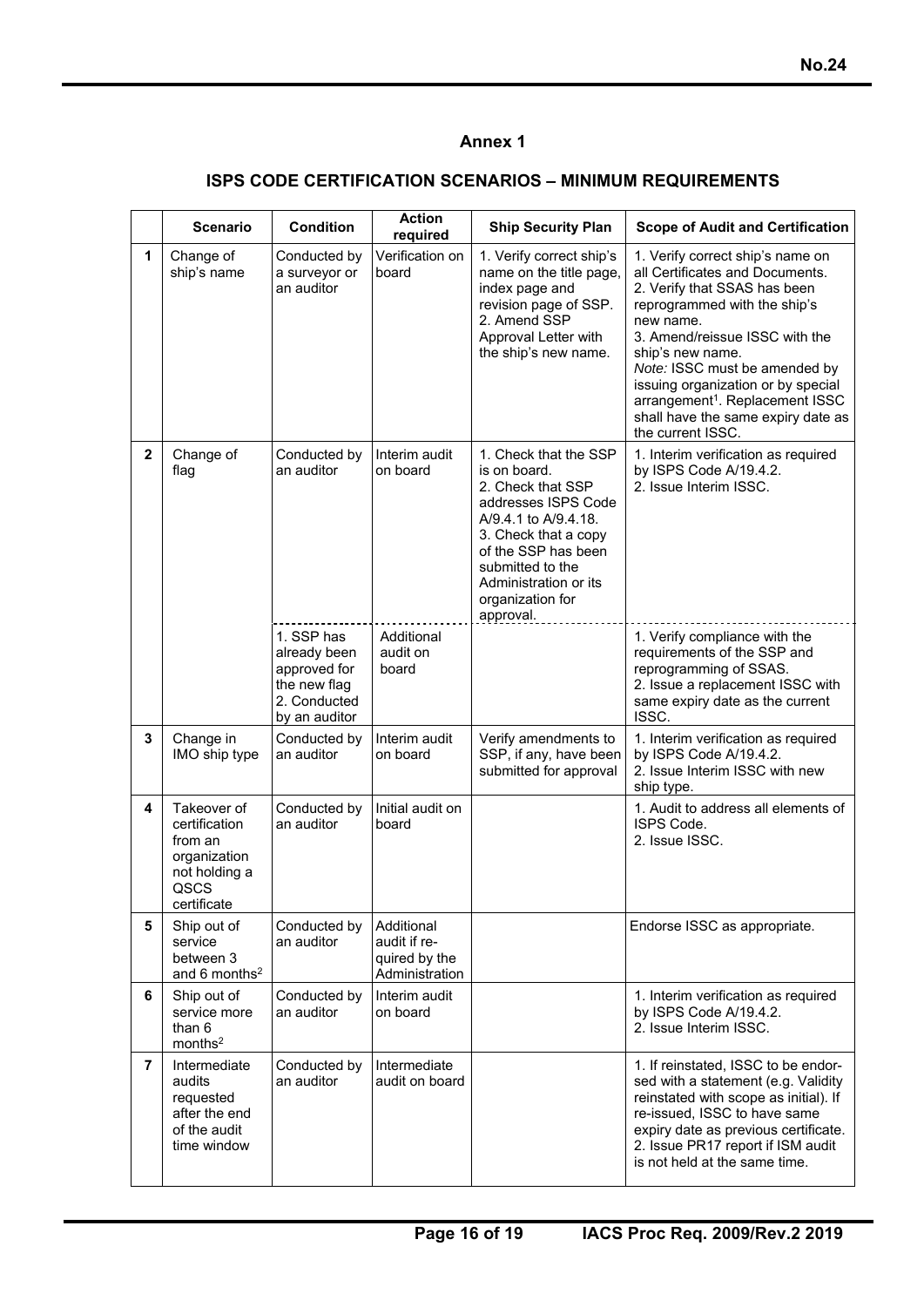| <b>Scenario</b>                                | <b>Condition</b> | <b>Action</b><br>reauired              | <b>Ship Security Plan</b>                                                                                     | <b>Scope of Audit and Certification</b>                                                                                                             |
|------------------------------------------------|------------------|----------------------------------------|---------------------------------------------------------------------------------------------------------------|-----------------------------------------------------------------------------------------------------------------------------------------------------|
| Change of<br>Company<br>name and/or<br>address |                  | Attendance on<br>board not<br>required | 1. Approve SSP<br>amendments to<br>reflect new Company<br>name and address.<br>2. Reissue approval<br>letter. | 1. Verify DOC has been reissued<br>with new Company name and<br>address.<br>2. Issue replacement ISSC with<br>same expiry date as previous<br>ISSC. |

Note: Above scenarios may be subject to flag State requirements and should only be applied in the absence of any instructions from the Administration.

<sup>1</sup> The organization may with permission from the Administration authorize a surveyor from the vessel's Classification Society, if other than the ISPS organization, to amend the documentation. <sup>2</sup> These instructions do not apply to ships for which seasonal lay-ups are a normal part of their operational routine – refer to MSC-MEPC./7 Circ.9.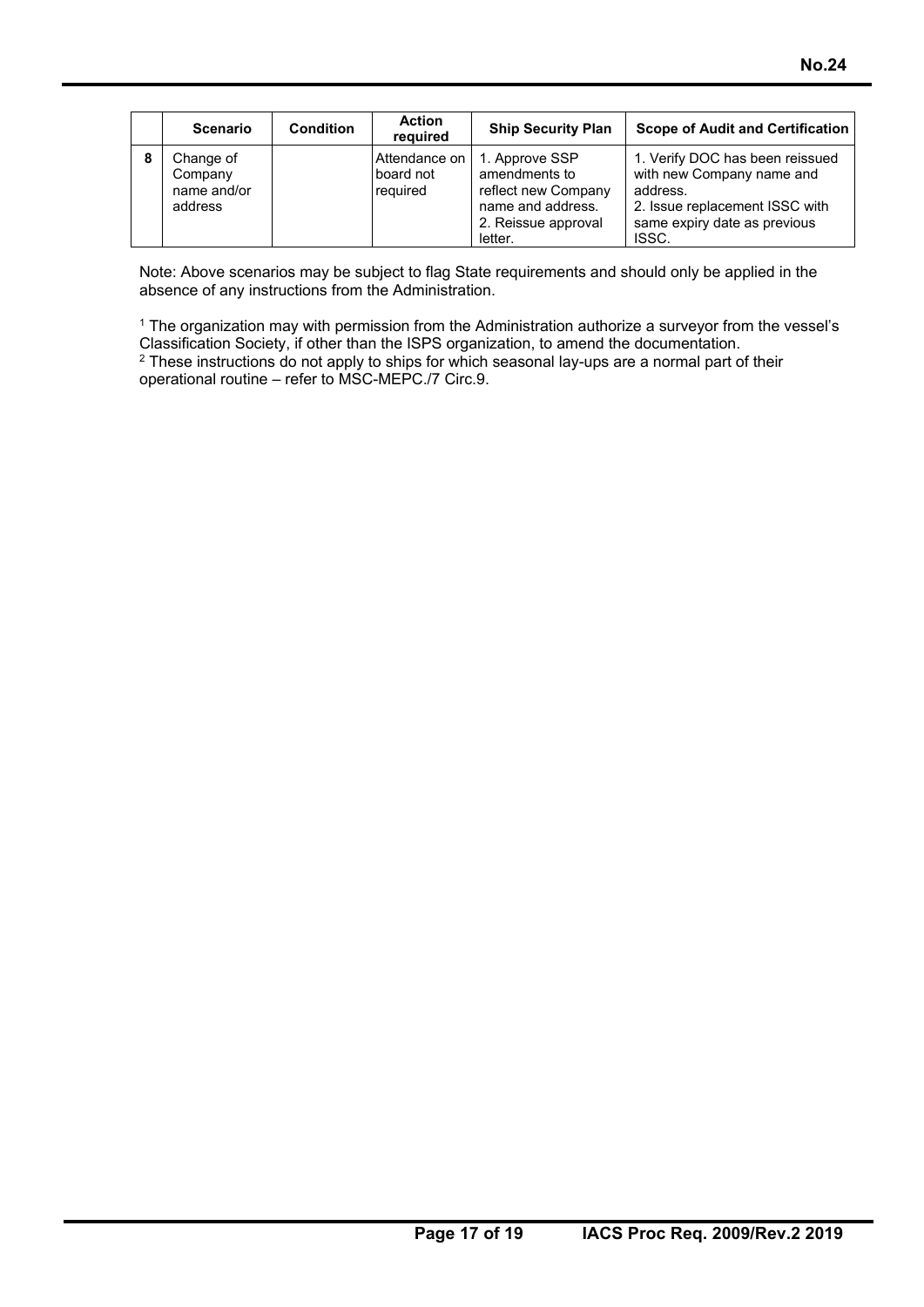### **Annex 2**

### **APPLICATION OF THE ISPS CODE TO FPSOs AND FSUs**

See MSC-MEPC.2/Circ.9 of 25 May 2010 "Guidance for the application of safety, security and environmental protection provisions to FPSOs and FSUs".